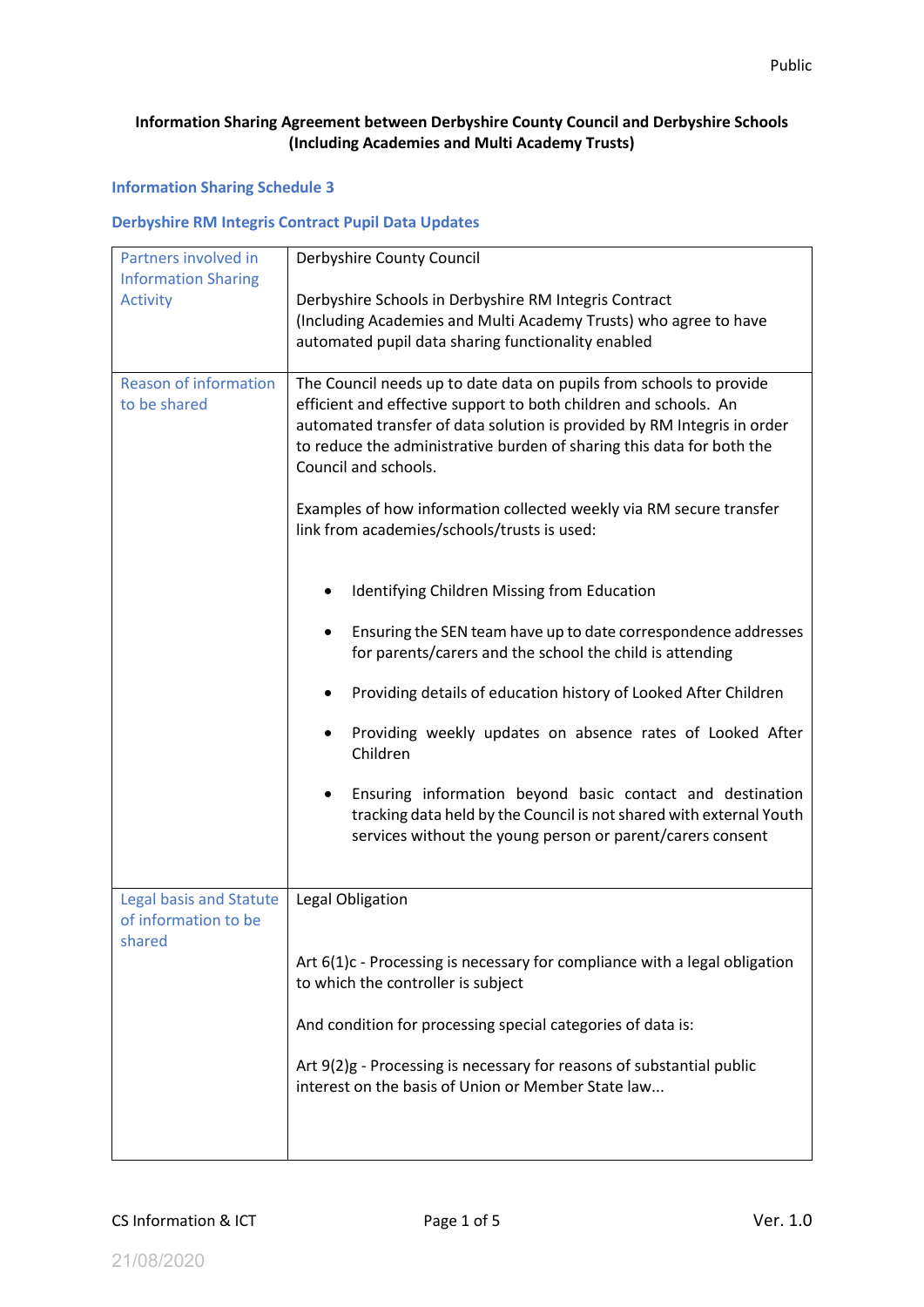|                   | Schools have a statutory duty under Education Act 1996, Children's Act      |
|-------------------|-----------------------------------------------------------------------------|
|                   | 2004, Education & Inspections Act 2011 and Children & Families Act          |
|                   | 2014 to collect and share pupil data with their local authority             |
| Information to be | <b>Data Transfer of Changes</b>                                             |
| <b>Shared</b>     |                                                                             |
|                   | All changes to pupil demographics and address datasets since the last       |
|                   | data transfer. Fields required; (M = Matching, I = Import).                 |
|                   |                                                                             |
|                   | Unique Pupil Number (UPN) including temp UPN (M)                            |
|                   | Former UPN (M)                                                              |
|                   | Surname (M)                                                                 |
|                   | Forename (M)                                                                |
|                   | Middle Names (M)                                                            |
|                   | Date of Birth (M)                                                           |
|                   | Gender (M)                                                                  |
|                   | Former Surname (I)                                                          |
|                   | Preferred Forename (I)                                                      |
|                   | Preferred Surname (I)                                                       |
|                   | Ethnicity (I)                                                               |
|                   | Ethnicity Source (I)                                                        |
|                   | Nationality (I)                                                             |
|                   |                                                                             |
|                   | Youth Services Consent (I)<br>LEA (I)                                       |
|                   |                                                                             |
|                   | DfE No. (I)                                                                 |
|                   | Date of Entry (I)                                                           |
|                   | Address1(I)                                                                 |
|                   | Address2 (I)                                                                |
|                   | Address3(I)                                                                 |
|                   | Address4 (I)                                                                |
|                   | Address5 (I)                                                                |
|                   | Post Code (M)                                                               |
|                   | Phone Type (I)                                                              |
|                   | Phone Number (I)                                                            |
|                   | NC Year (I)                                                                 |
|                   | SEN Provision (I)                                                           |
|                   | SEN Start Date (I)                                                          |
|                   | In Care (I)                                                                 |
|                   | In Care LEA (I)                                                             |
|                   | In Care At School (I)                                                       |
|                   | <b>Enrolment Status</b>                                                     |
|                   | <b>School Admission/Enrolment Number</b>                                    |
|                   |                                                                             |
|                   |                                                                             |
|                   | <b>Data Transfer of Leavers</b>                                             |
|                   |                                                                             |
|                   | Extract of all 'Leavers' for current academic year. Only 4 fields will need |
|                   | to be used for import: LA Code, DfE No, Entry Date and Leaving Date.        |
|                   | Additional fields are also required to be extracted for the purposes of     |
|                   | matching records. Fields required; (M = Matching, I = Import).              |
|                   |                                                                             |
|                   | UPN(M)                                                                      |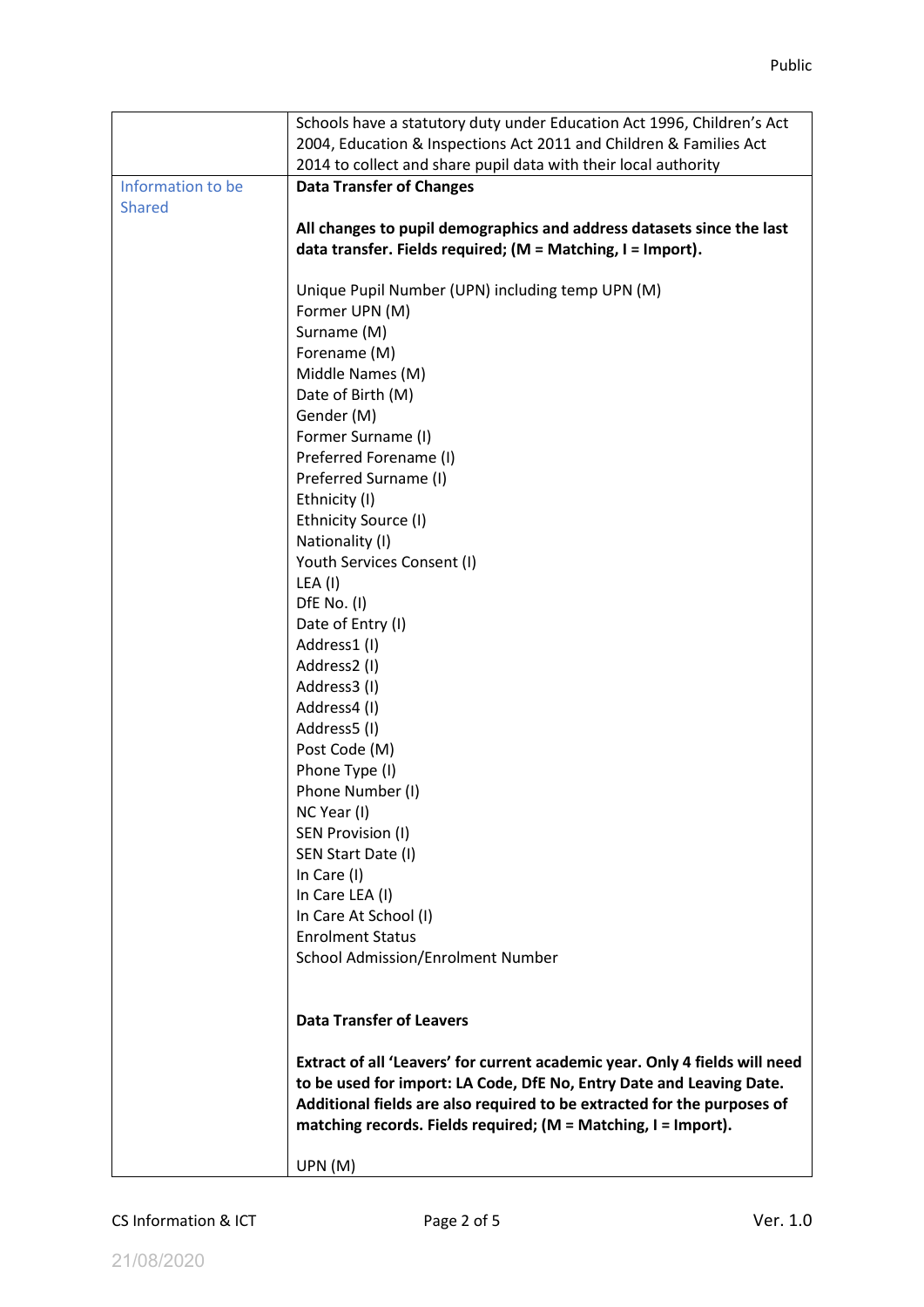| First Name (M)                                                        |
|-----------------------------------------------------------------------|
| Surname (M)                                                           |
| Preferred name(s) (M)                                                 |
| DOB (M)                                                               |
| Gender (M)                                                            |
| Former UPN (M)                                                        |
| Postcode (M)                                                          |
| LA Code (I)                                                           |
| DfE No (I)                                                            |
| Entry Date (I)                                                        |
| Leaving Date (I)                                                      |
| Leaving Reason (I)                                                    |
| Destination LA Code (I)                                               |
| Destination School DfE No (I)                                         |
| Enrolment Status (I)                                                  |
|                                                                       |
| School Admission/Enrolment No (I)                                     |
|                                                                       |
|                                                                       |
| Data Transfer of All Pupil Attendance                                 |
|                                                                       |
| Sessional Attendance Data is extracted on a weekly basis from         |
| academies/schools. Fields required; (M = Matching, I = Import).       |
|                                                                       |
| UPN (M)                                                               |
| First Name (M)                                                        |
| Surname (M)                                                           |
| Preferred name(s) (M)                                                 |
| DOB(M)                                                                |
| Gender (M)                                                            |
| Former UPN (M)                                                        |
| LA Code (I)                                                           |
| DfE No (I)                                                            |
| Attendance Year (I)                                                   |
| Start Date (per week) (I)                                             |
| Sessions (all sessions from the beginning of the academic year) (I)   |
| School Admission/Enrolment Number (i)                                 |
| Enrolment Status (I)                                                  |
| Part Time Pupil Flag (I) (RM Integris Schools Only)                   |
|                                                                       |
|                                                                       |
| <b>Data Transfer of Fixed Term Exclusions</b>                         |
|                                                                       |
| Latest Fixed Term Exclusions Data is extracted on a weekly basis from |
| academies/schools. Fields required; (M = Matching, I = Import).       |
|                                                                       |
| School Name (M)                                                       |
| Surname (M)                                                           |
| Forename(s) (M)                                                       |
| UPN(M)                                                                |
| Date of Birth (M)                                                     |
| DfE No (M)                                                            |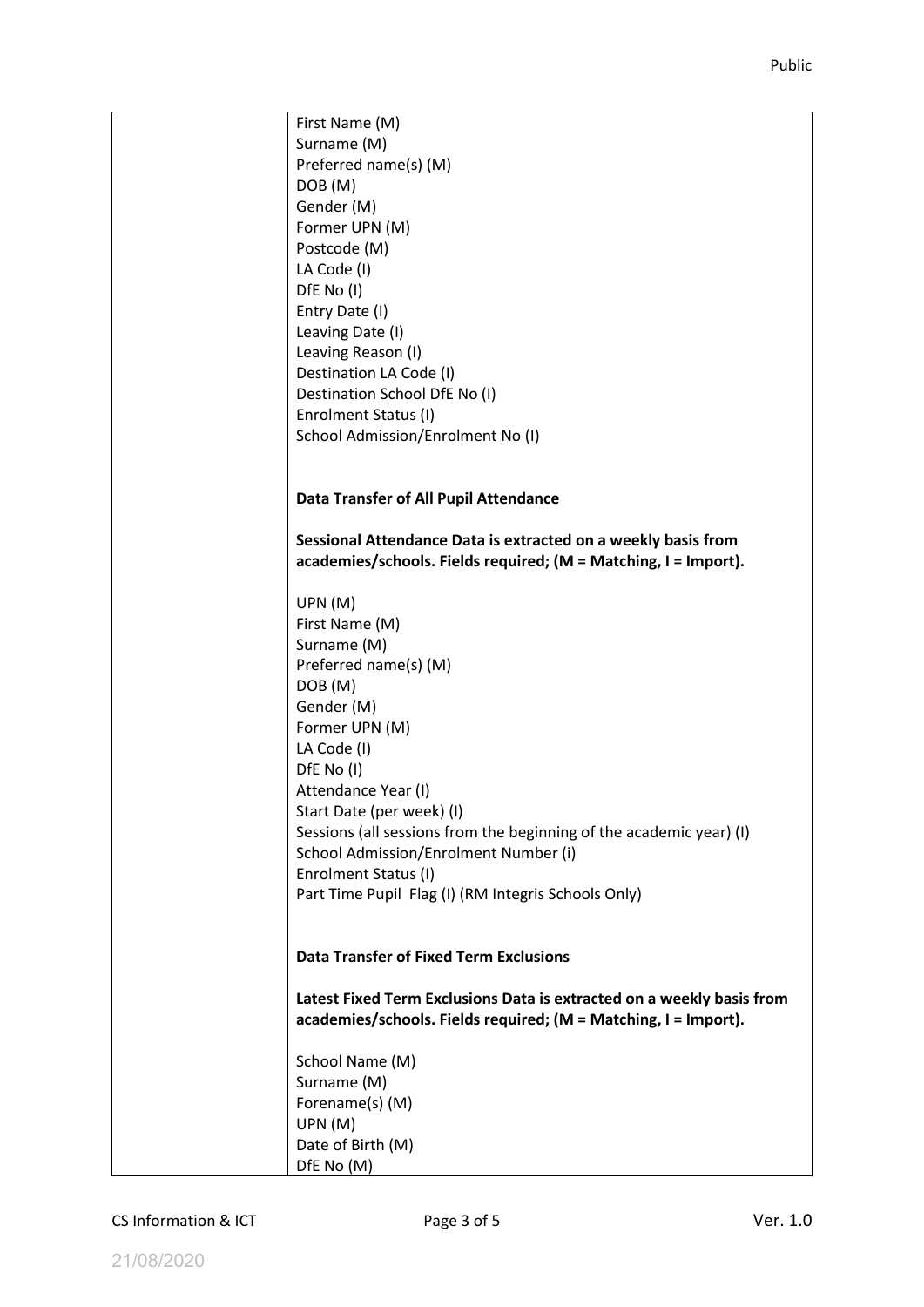|                                                                                               | NC Year (I)<br>Start Date (I)<br>End Date (I)<br>Code Description (I)<br>Number of Sessions (I)<br>Action Code (I)<br>Type (I)<br><b>Data Transfer of Permanent Exclusions</b><br>Latest Permanent Exclusions Data extracted on a weekly basis from<br>academies/schools. Fields required; (M = Matching, I = Import).<br>School Name (M)<br>Surname (M)<br>Forename(s) (M)<br>NC Year (I)<br>Registration (I)<br>UPN(M)<br>Date of Birth (M)<br>Address (I)<br>Main Attendance (I)<br>Start Date (I)<br>End Date (I)<br>Type (I)<br>Reason (I)<br>Sessions (I)<br>Comments (I)<br>Relationships (I)<br>Main Telephone Number (I)<br>Mobile Telephone Number (I) |
|-----------------------------------------------------------------------------------------------|------------------------------------------------------------------------------------------------------------------------------------------------------------------------------------------------------------------------------------------------------------------------------------------------------------------------------------------------------------------------------------------------------------------------------------------------------------------------------------------------------------------------------------------------------------------------------------------------------------------------------------------------------------------|
| <b>How will Data Subjects</b><br>be made aware of<br>data sharing process<br>and their rights | Privacy Notices of partner organisations                                                                                                                                                                                                                                                                                                                                                                                                                                                                                                                                                                                                                         |
| <b>Format of Information</b><br>to be Shared                                                  | A csy file sent via RM secure data transfer link                                                                                                                                                                                                                                                                                                                                                                                                                                                                                                                                                                                                                 |
| <b>Data Minimisation</b><br>Control                                                           | Information to be shared reviewed on annual basis by CS Info and ICT<br>service                                                                                                                                                                                                                                                                                                                                                                                                                                                                                                                                                                                  |
| <b>Data Quality Controls</b>                                                                  | Partner organisations will comply with terms of current Information<br>Sharing Agreement between Derbyshire County Council and Derbyshire<br>Schools (Including Academies and Multi Academy Trusts)                                                                                                                                                                                                                                                                                                                                                                                                                                                              |
| <b>Security Controls on</b><br><b>Information Sharing</b>                                     | Information will be shared via RM secure data transfer link (secure web<br>portal) and in accordance with terms of current Information Sharing<br>Agreement between Derbyshire County Council and Derbyshire Schools                                                                                                                                                                                                                                                                                                                                                                                                                                             |